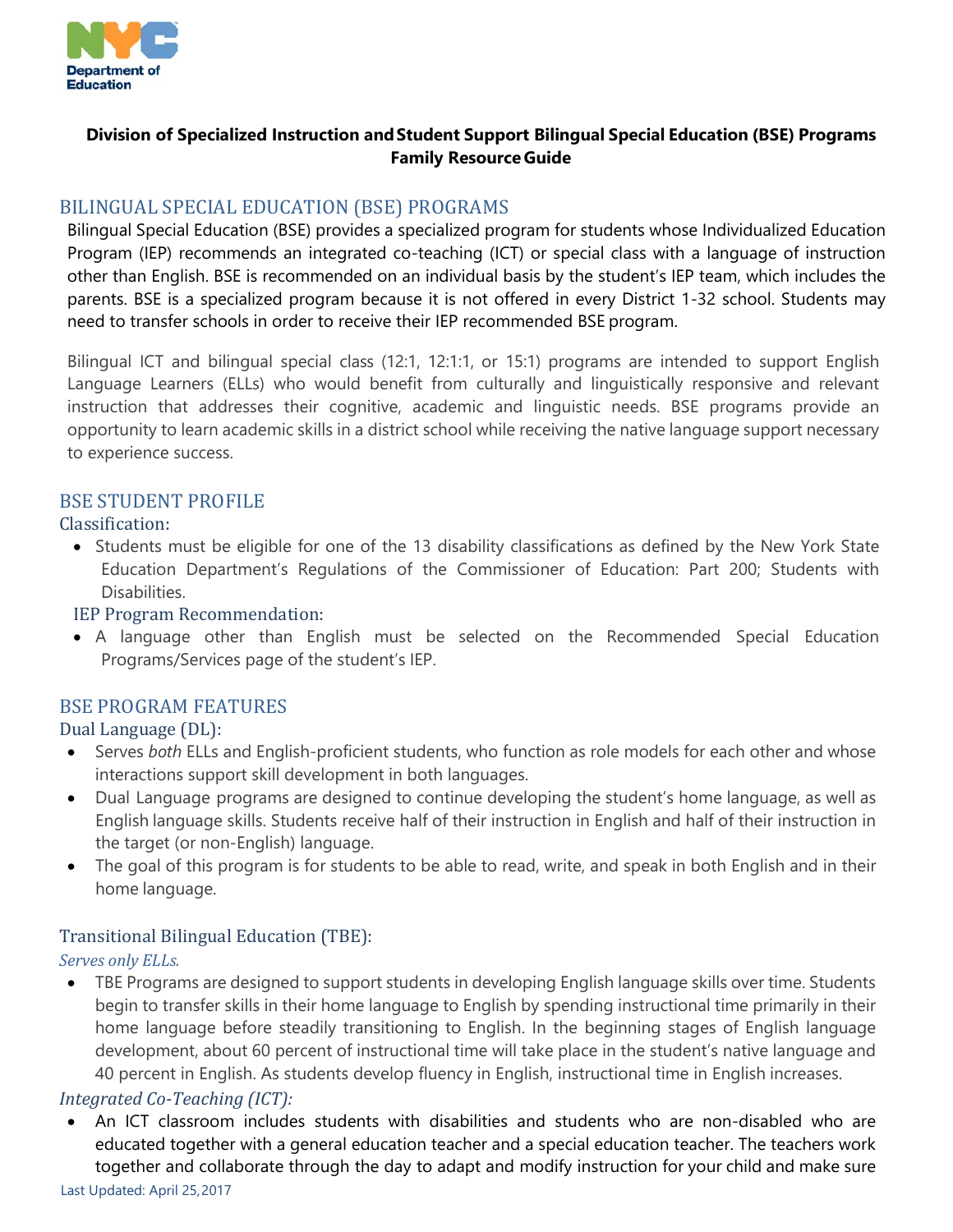

the entire class has access to the general education curriculum. The number of students with disabilities may not exceed 40% of the total class register or a maximum of twelve students with disabilities in an ICT class.

*Special Class (SC):*

• A special class provides children with disabilities a self-contained classroom, a smaller setting, where the maximum class size is reduced to 12 or 15 students. They serve children whose needs cannot be met within the general education classroom. In self-contained special classes, students must be grouped by similarity of educational needs. Classes may contain students with the same disability or with different disabilities as long as they have similar levels of academic and learning characteristics, levels of social development, levels of physical development and management needs.

# CURRICULUM AND INSTRUCTION

BSE programs follow the Common Core Learning Standards (CCLS). Dual Language and Transitional Bilingual Education programs provide students with an academically rigorous curriculum in two languages, enabling ELLs to meet or exceed the rigor set in the Common Core. The Bilingual Common Core Initiative is a guide for how Bilingual, English as a New Language (ENL) and teachers of Languages other than English (LOTE) can provide instruction that makes the Common Core standards accessible to students at various language proficiency and literacy levels. The NYS Bilingual Common Core Initiative has created two sets of resources, the New Language Arts Progressions and the Home Language Arts Progressions. For more information please speak with your program school and refer to the New York State Department of Education website, Bilingual [Education and English as a New](http://www.nysed.gov/bilingual-ed/parents/parents-guide-common-core-state-standards-ccss) [Language.](http://www.nysed.gov/bilingual-ed/parents/parents-guide-common-core-state-standards-ccss)

# BILINGUAL SPECIAL EDUCATION (BSE) INQUIRY PROCESS

BSE programs are IEP-driven. In other words, as long as an ICT or special class program is recommended with a language of instruction other than English, the student is eligible for placement in a BSE program.

# Inquiry:

- Once an IEP has been finalized with bilingual ICT or bilingual special class, the IEP Team will contact the Central BSE Programs Team to facilitate placement.
	- o Families and schools may contact the Central BSE Programs Team at any time during the year to submit an inquiry or ask a question by emailing **[BSEprograms@schools.nyc.gov.](mailto:BSEprograms@schools.nyc.gov)**
	- o Students entering kindergarten in September ("Turning 5") are offered placement by the Office of Student Enrollment with the assistance of the Central BSE Programs Team beginning in March or April of the prior school year.

# Acknowledgment by Central BSE Programs Team

- If you email the Central BSE Programs Team, you will receive an email acknowledging your inquiry.
- If you submit an inquiry for your child, the Central BSE Programs Team will notify your child's school or district CSE to let them know that you are interested in Bilingual SpecialEducation.

## Initial Review:

The Central BSE Programs Team reviews the student's IEP to confirm that it recommends a bilingual ICT or special class program. In addition, the team confirms the student's address in order to identify the closest BSE program with available seats to the student's home.